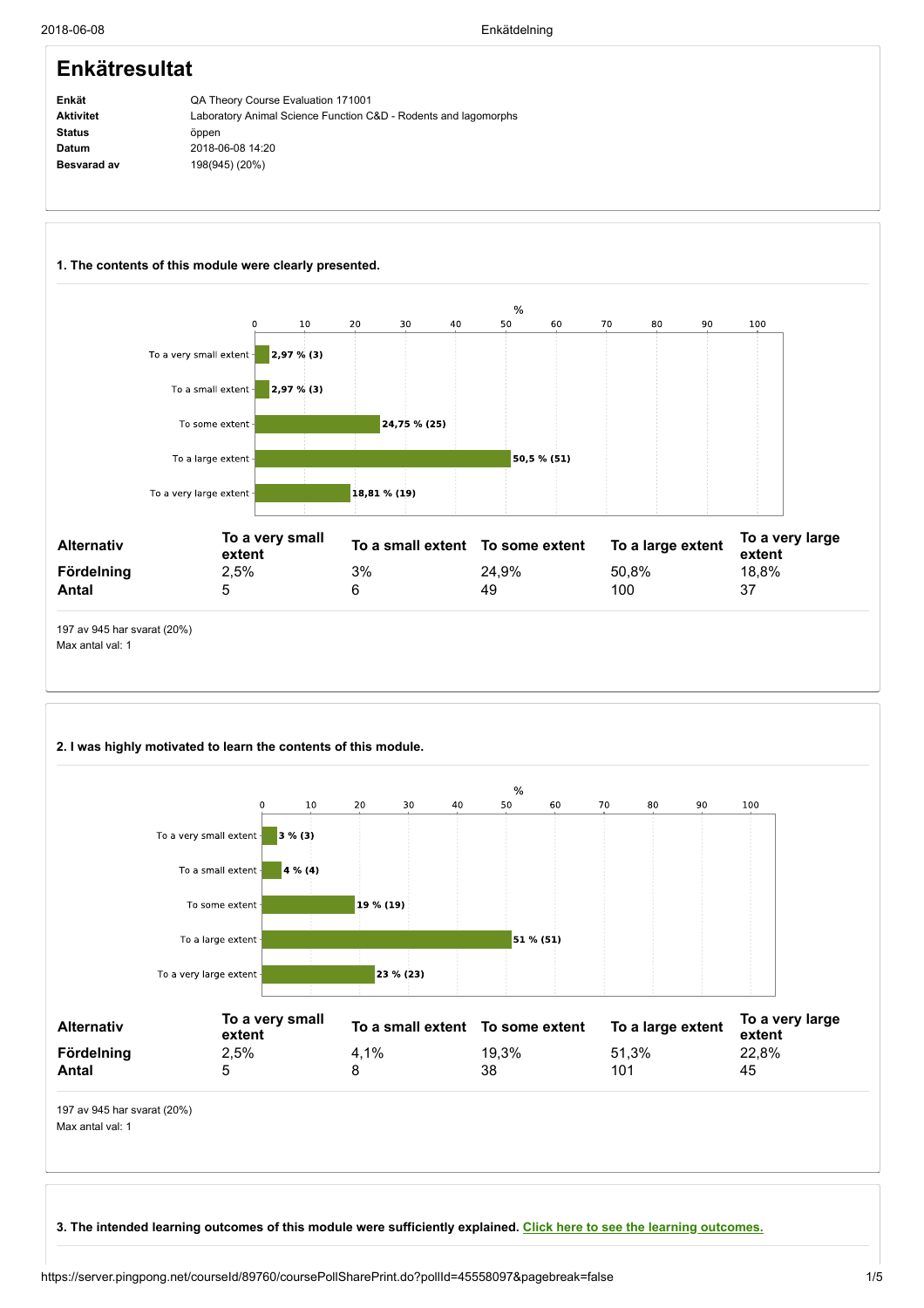### 2018-06-08 Enkätdelning





https://server.pingpong.net/courseId/89760/coursePollSharePrint.do?pollId=45558097&pagebreak=false 2/5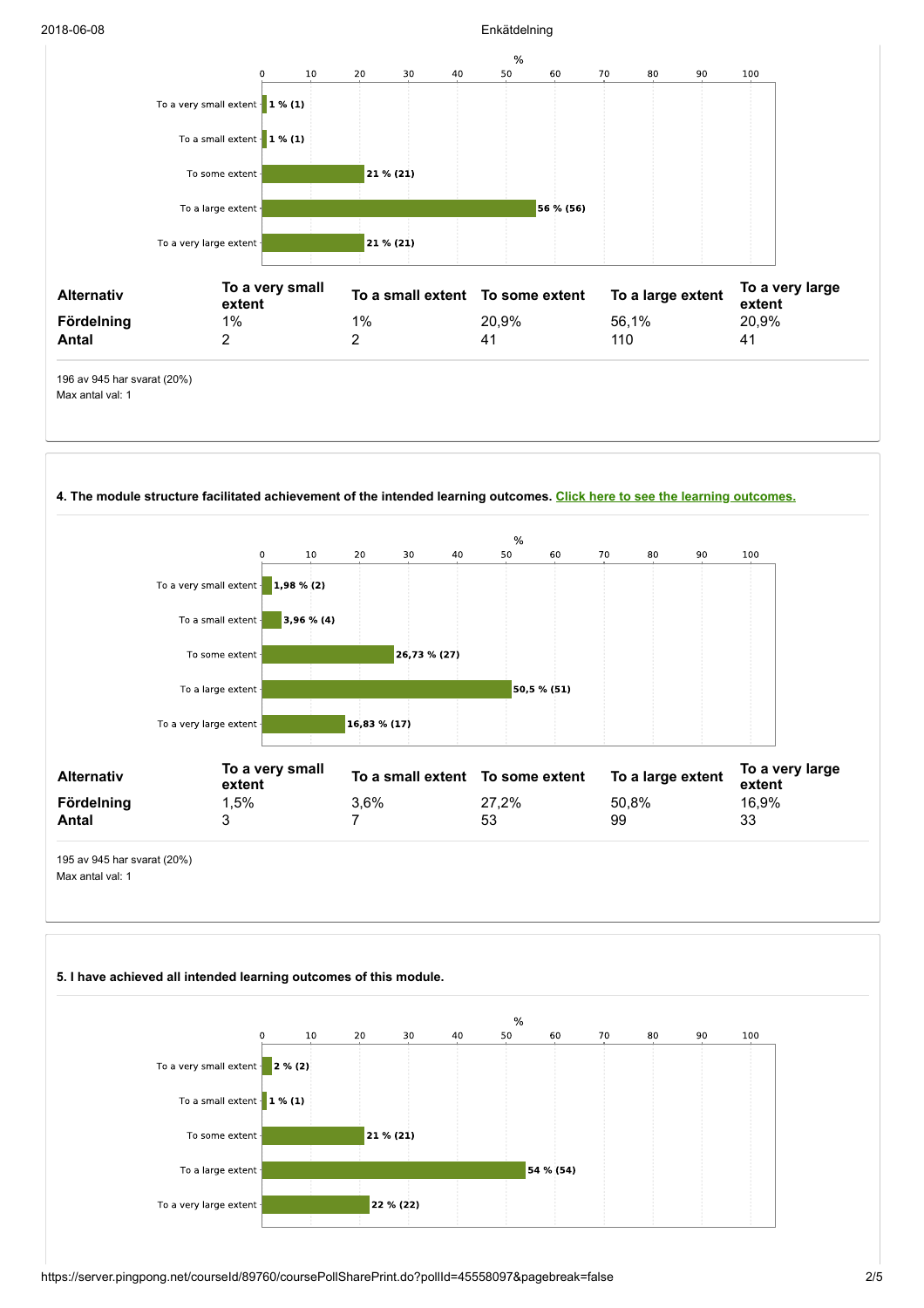| 2018-06-08      |       | Enkätdelning                     |                           |  |
|-----------------|-------|----------------------------------|---------------------------|--|
| To a very small |       | To a large extent                | To a very large<br>extent |  |
| 0.5%            | 21.3% | 54.3%                            | 22.3%                     |  |
|                 | 42    | 107                              | 44                        |  |
|                 |       | To a small extent To some extent |                           |  |

197 av 945 har svarat (20%) Max antal val: 1

# 6. This module supported my professional development.



Max antal val: 1

# 7. The examinations included in this module adequately assessed the achievement of the intended learning outcomes.



8. Overall, I am satisfied with this module.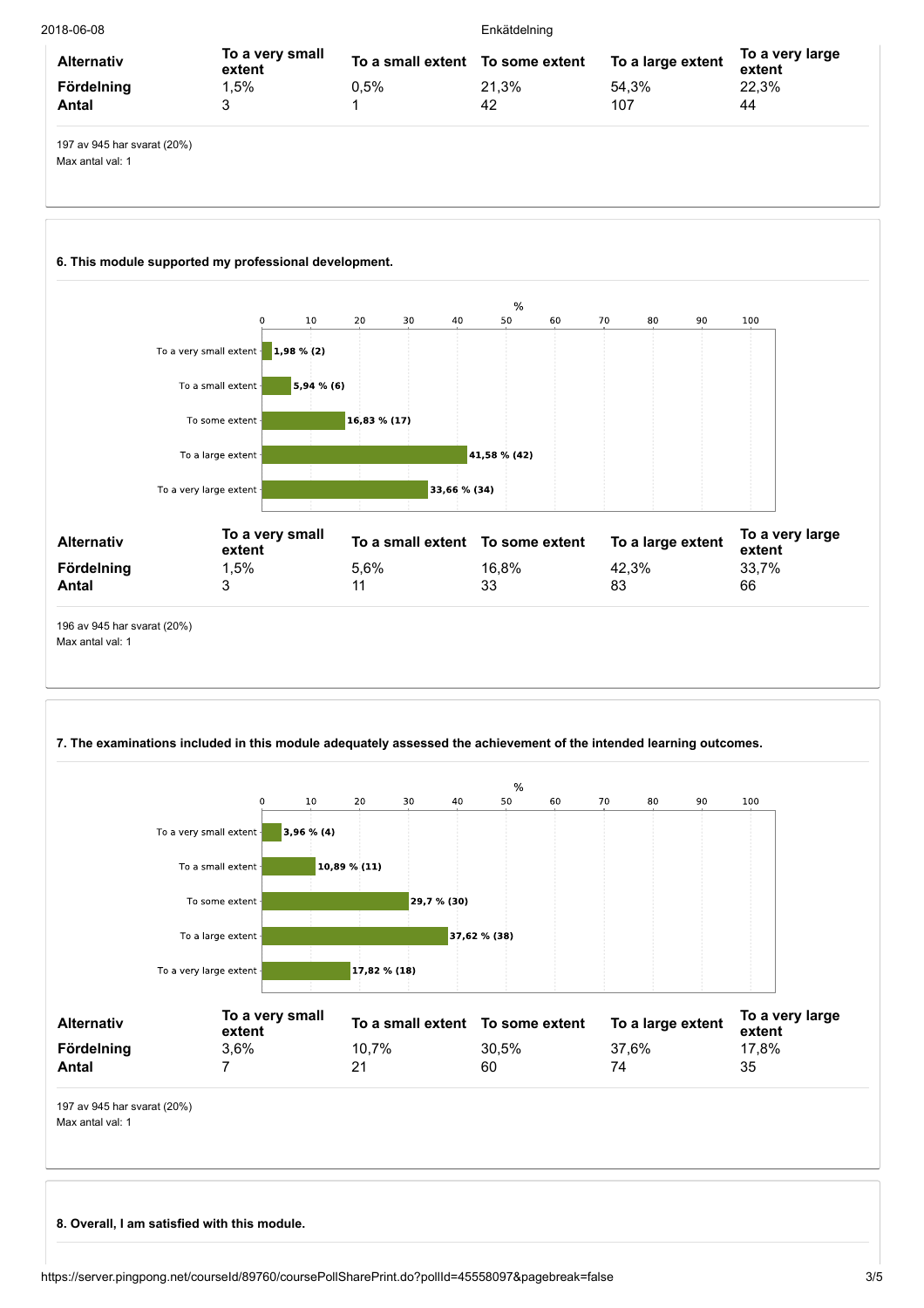### 2018-06-08 Enkätdelning